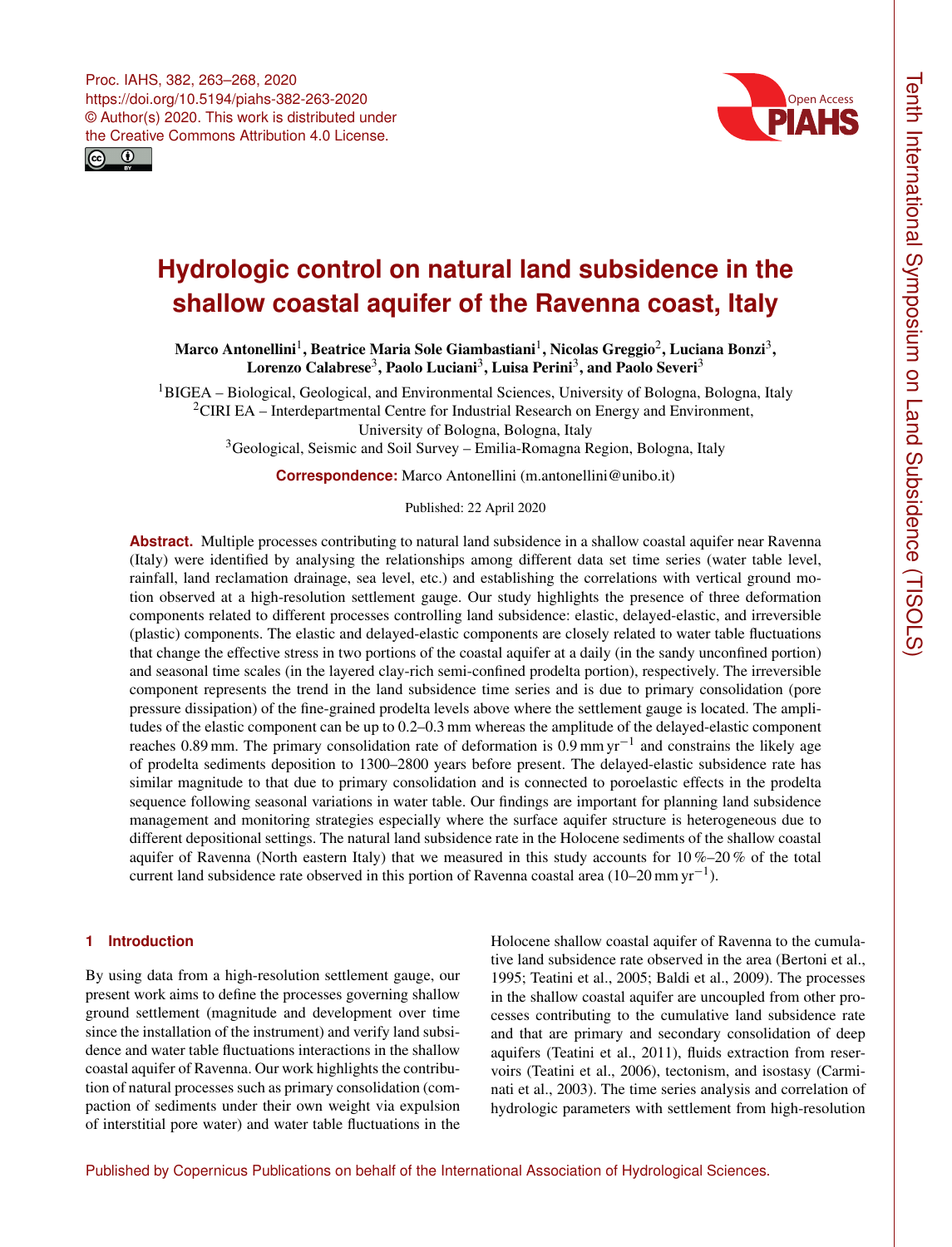gages are powerful tools to investigate the coupling of different processes within a shallow aquifer and to constrain the time of its deposition (Antonellini et al., 2019).

#### Study area

The area addressed by the present study includes the coastal area of the Ravenna city, in the Emilia-Romagna coastland, south of the Po River Delta (Northeastern Italy, Fig. 1). It is a lowland coastal area not exceeding 2 m a.s.l. (above sea level), with a large portion below mean sea level, because of the combined effects of natural and anthropogenic land subsidence, land reclamation, and sea level rise.

In most studies performed in the area there is evidence of a close relationship between land subsidence, deep groundwater pumping, and deep gas field development (Teatini et al., 2005, 2006).

The shallow coastal aquifer, where the instruments of this research are installed, consists of Holocene sediments; there are three fundamental units (Amorosi et al., 1999a, b; Campo et al., 2017), as represented in the stratigraphic core log and Standard Cone Penetration Test (SCPT) in Fig. 2. Two sandy units, one at the surface, made up by medium- to finegrained sand and with a thickness of about 8 m, and a deeper one (from −20 to −25 m a.s.l.), consisting of fine sand with very thin clay inter-layers. The intermediate unit is a package of alternating clay-silt and sandy-silt strata (prodelta sediments). The basement of the unconfined coastal aquifer consists of Pleistocene impermeable clay at a depth of 26– 30 m a.s.l. In this paper, when we refer to the "shallow coastal aquifer of Ravenna", we mean the whole sediment package described above (depth 0–30 m). It is apparent, however, that the upper part (0–8 m depth) is unconfined (phreatic), whereas below 8 m depth the aquifer is semi-confined or consists of aquitards.

## **2 Methods**

We used a classical decomposition by moving averages based on an additive model (Kendall et al., 1983) of data time series (subsidence-settlement, water table level, precipitation, drainage, sea level) into the trend, seasonality and noise components and find correlation coefficients between each analysed component, especially between settlement and changes in water levels measured in a nearby piezometer (Fig. 1). We also used the effective stress principle (Geertsma, 1957) and Terzaghi (1923) equation in the closed-form solution given by Singh and Swamee (2008) to model the irrecoverable and elastic components of land subsidence.

A TS 377 AGISCO settlement gauge is anchored 30 m below ground with the aim to evaluate the contribution of the Holocene compaction to the land subsidence (Fig. 2). The gauge is equipped with a 15 mm inductive transducer and the recorded time series of settlement data consists of 4 measurements per day. In addition, the dominant parameters controlling water level in the piezometer (one at a depth of 3 m open at the bottom used for the correlations and one in the upper sandy portion of the surface aquifer used for control) were analyzed: the stage level (m) of the Bevano river; the atmospheric pressure (Pa), and rainfall (mm) at the "ARPAe" Ravenna weather station; the daily discharge at the "V Basin" pumping station; the water table elevation (m), groundwater temperature ( $°C$ ), and salinity (g L<sup>-1</sup>) at the MF1–3 piezometer; the sea level (m) at the Porto Garibaldi tide gauge station of the Emilia-Romagna.

Given that the frequency of data is constant over time, we decomposed the daily time series using an additive model into seasonal, trend and irregular components using moving averages (Kendall et al., 1983).

Correlation tables among all data series were elaborated for daily and monthly time series (Table 1); lag times among correlated parameters were also computed.

#### **3 Results**

Monthly correlation coefficients calculated for time series dataset are listed in Table 1. The time series data for the most relevant (and correlated) parameters recorded – ground movement (mm), water table level (m), drainage (mm), sea level (m) – are shown in Fig. 3a.

The results of the decomposition of the settlement daily time series are presented in Fig. 3b–d. The seasonal component (Fig. 3c) of the settlement has an absolute amplitude of about  $0.89$  mm (from  $-0.41$  to  $0.48$  mm) with a maximum positive value (0.48 mm) at the end of May and a secondary maximum  $(-0.05 \text{ mm})$  in mid-November, whereas the principal minimum  $(-0.41 \text{ mm})$  is at the beginning of September and a secondary one (−0.38 mm) is at the end of December. The seasonal component of the water table fluctuation has an amplitude of about  $0.60$  m (from  $-0.19$  to  $0.41$  m) with a maximum positive value (0.41 m) at the beginning of March and a secondary maximum (0.3 m) at the end of October, whereas the principal minimum  $(-0.19 \text{ m})$  is at the end of August and a secondary one  $(-0.08 \text{ m})$  is at the end of December. The noise components of settlement and water table are correlated (Fig. 3d).

The trend component of settlement (Fig. 3b) fits  $(R^2 =$ 0.99) the 1-D consolidation model based on Terzaghi (1923) equation when a consolidation coefficient  $c_v =$  $7.1 \times 10^{-3}$  [m<sup>2</sup> d<sup>-1</sup>] is used. The trend settlement rate is  $-0.91$  [mm yr<sup>-1</sup>].

Table 1 shows the correlation at monthly level between settlement and other hydrologic parameters measured, which helps in smoothing lags due to the daily observations. The settlement has a positive correlation with water table level (0.44), Bevano River stage (0.49), drainage (0.55), rainfall  $(0.46)$ , and water salinity  $(0.49)$ .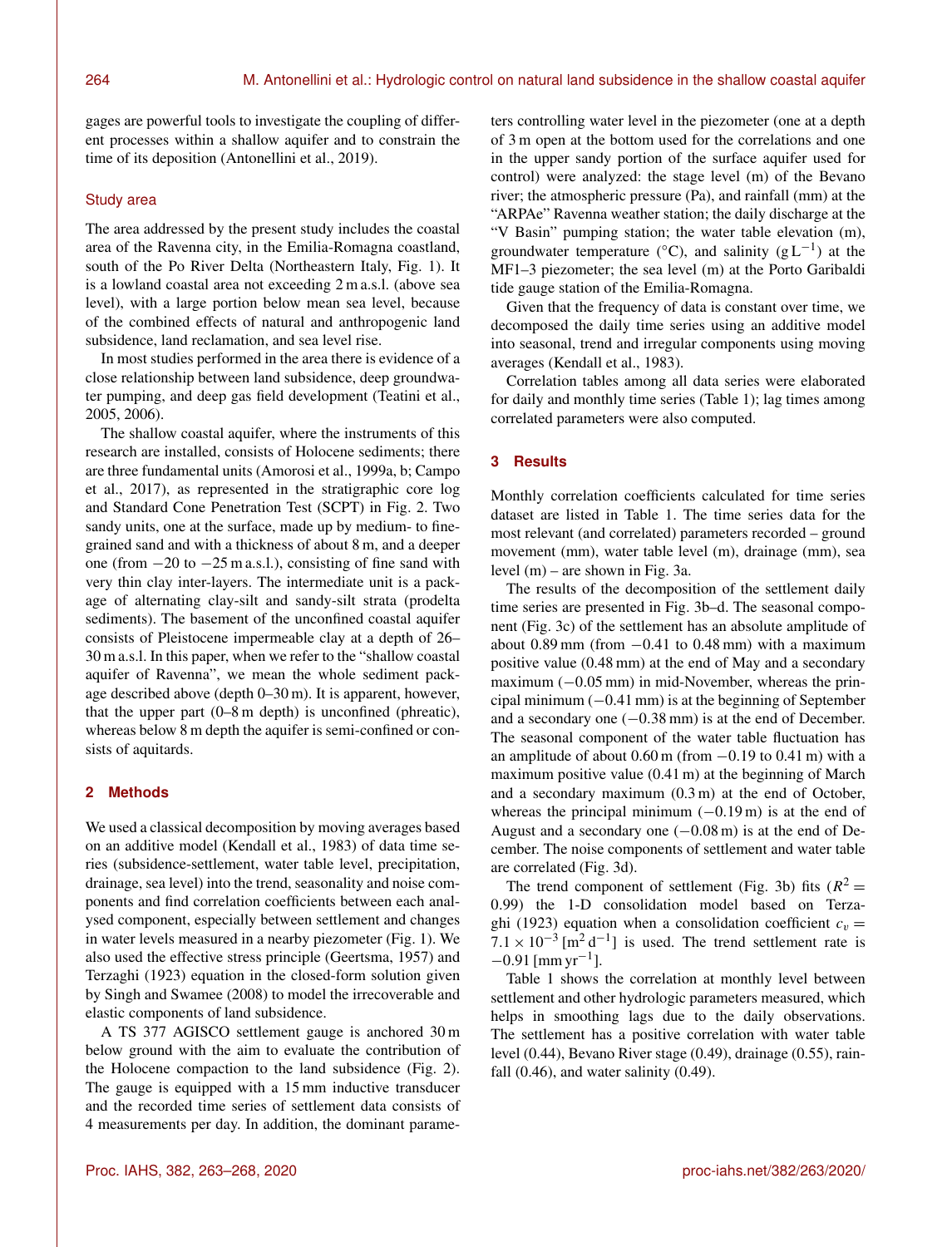

**Figure 1.** (a) Study area and location of the monitoring stations. The green dots represent the locations of data acquisition: MF1\_3 piezometer, "Settlement gauge + SCPT (Standard Cone Penetration Test)" see Fig. 2; (b) Subsidence rate and isokinetic isolines (2006–2011) of the study area (source: ARPAe database: [https://arpae.it/cartografia/,](https://arpae.it/cartografia/) last access: 15 July 2018; from Antonellini et al., 2019).

| Table 1. Monthly correlation coefficients (from Antonellini et al., 2019). Bold values are for a very good correlation and NS means not |  |  |  |  |  |  |  |  |
|-----------------------------------------------------------------------------------------------------------------------------------------|--|--|--|--|--|--|--|--|
| significant.                                                                                                                            |  |  |  |  |  |  |  |  |

|                                     | Settlement<br>(mm) | Water<br>table<br>(m) | $P$ atm<br>(PA) | Bevano<br>stage<br>(m) | Drainage<br>(mm) | Rainfall<br>(mm) | Average<br>sea level<br>(m) | Average<br>atm $T$<br>$(^{\circ}C)$ | Average<br>water $T$<br>$(^{\circ}C)$ | Water<br>salinity<br>$(g L^{-1})$ |
|-------------------------------------|--------------------|-----------------------|-----------------|------------------------|------------------|------------------|-----------------------------|-------------------------------------|---------------------------------------|-----------------------------------|
| Settlement (mm)                     |                    | 0.44                  | <b>NS</b>       | 0.49                   | 0.55             | 0.46             | <b>NS</b>                   | <b>NS</b>                           | <b>NS</b>                             | 0.49                              |
| Water table (m)                     |                    |                       | <b>NS</b>       | 0.34                   | 0.52             | 0.35             | NS.                         | $-0.40$                             | $-0.28$                               | 0.35                              |
| $P$ atm (PA)                        |                    |                       |                 | $-0.41$                | <b>NS</b>        | <b>NS</b>        | $-0.57$                     | $-0.66$                             | <b>NS</b>                             | <b>NS</b>                         |
| Bevano stage (m)                    |                    |                       |                 |                        | 0.54             | 0.55             | 0.57                        | <b>NS</b>                           | NS.                                   | 0.41                              |
| Drainage (mm)                       |                    |                       |                 |                        |                  | 0.58             | NS.                         | <b>NS</b>                           | $-0.45$                               | <b>NS</b>                         |
| Rainfall (mm)                       |                    |                       |                 |                        |                  |                  | <b>NS</b>                   | NS.                                 | <b>NS</b>                             | <b>NS</b>                         |
| Average sea level (m)               |                    |                       |                 |                        |                  |                  |                             | <b>NS</b>                           | <b>NS</b>                             | <b>NS</b>                         |
| Average atm $T$ ( ${}^{\circ}$ C)   |                    |                       |                 |                        |                  |                  |                             |                                     | 0.65                                  | $-0.43$                           |
| Average water $T$ ( ${}^{\circ}$ C) |                    |                       |                 |                        |                  |                  |                             |                                     |                                       | NS.                               |
| Water salinity $(g L^{-1})$         |                    |                       |                 |                        |                  |                  |                             |                                     |                                       |                                   |

## **4 Discussion and conclusions**

The data we present are important because they allow to separate and quantify the effects of natural processes (primary consolidation, water table fluctuations, etc.) in the heterogeneous Holocene aquifer sediments from the cumulative land subsidence rate observed in the area, which includes other natural (secondary consolidation in deep aquifers, tectonism, isostasy, etc.) and anthropogenic effects (gas and fluids extraction from deep aquifers and reservoirs).

One of the important findings of our research is that the daily ground movement variations are related to the water ta-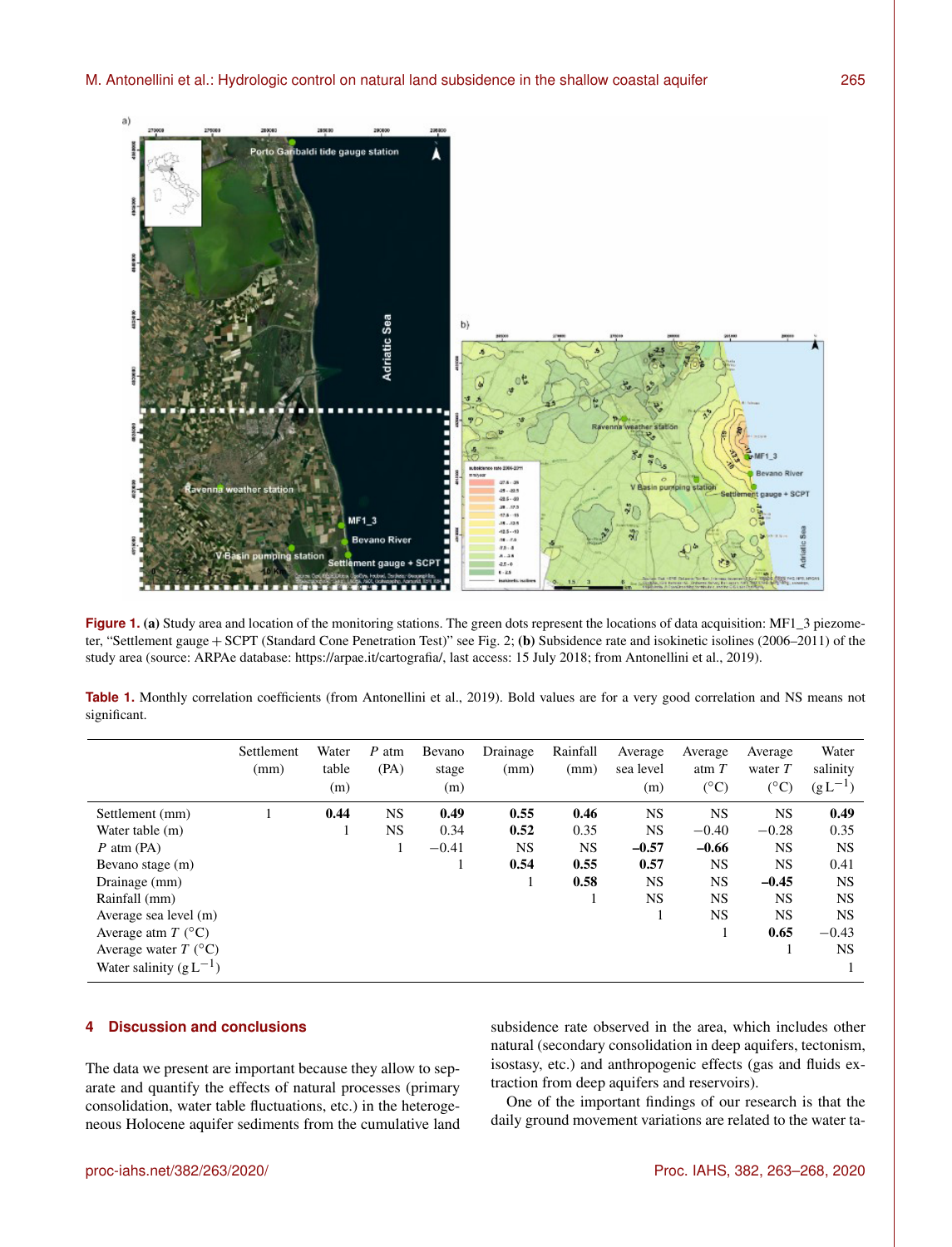

**Figure 2.** Stratigraphic core log of the borehole where the settlement gauge is installed and Standard Cone Penetration Test (SCPT) carried out next to the log. Depositional environments (dep. env.): floodplain (F), levee and crevasse (L/C), marsh (M), dune backshore and foreshore (D/B/F), upper shoreface (US), lower shoreface (LS), offshore and prodelta (OP) and lagoon (L). Lithology:  $P =$  peat,  $C =$  clay,  $S =$  silt,  $S =$ sand  $f =$  fine, m = medium, c = coarse. CPT parameters: qt = cone resistance, fs = lateral friction, U = pore pressure, Vs = shear wave velocity,  $z =$  depth,  $H_a =$  depth of the settlement gauge,  $H_b =$  depth of the bottom of the first sand package, and  $H_{dr} =$  equivalent thickness of clay level (from Antonellini et al., 2019).

ble fluctuations (Fig. 3a and Table 1). This is shown by the similarity of the two curves in Fig. 3a and by the correlation coefficients in Table 1. The positive correlations observed in Table 1 and described in the results section are expected since the daily water table fluctuations modify the effective stress, which induces an almost immediate elastic response in the upper sandy portion (8 m-thick) of the coastal aquifer (upward-directed and therefore in the positive direction). The other correlations follow from the direct links among precipitation, drainage, river stage, and water table level; the water salinity correlation is probably related to dissolution of salts from the vadose zone as the water table rises. To the best of our knowledge, the elastic effect described in the aquifer was not documented before.

Another important result from time series analysis is the identification of a seasonal recoverable (time-dependent) component in vertical displacement with an amplitude of 0.89 mm (Fig. 3c), which is similar in magnitude to the yearly irrecoverable consolidation rate (0.9 mm yr−<sup>1</sup> ) (Fig. 3b). We propose that this displacement component is delayed-elastic given its time-dependency and its delayed coupling to effective stress variations. This poroelastic effect occurs in the prodelta aquitard following seasonal water table changes. The elastic seasonal component of vertical displacement has a positive (uplift) value that initiates with the seasonal water table rise (Fig. 3c) and then persists after the water table has fallen (for about 3 months). This behaviour points out an increase in pore pressure within the prodelta section of the aquifer, starting in the period when the water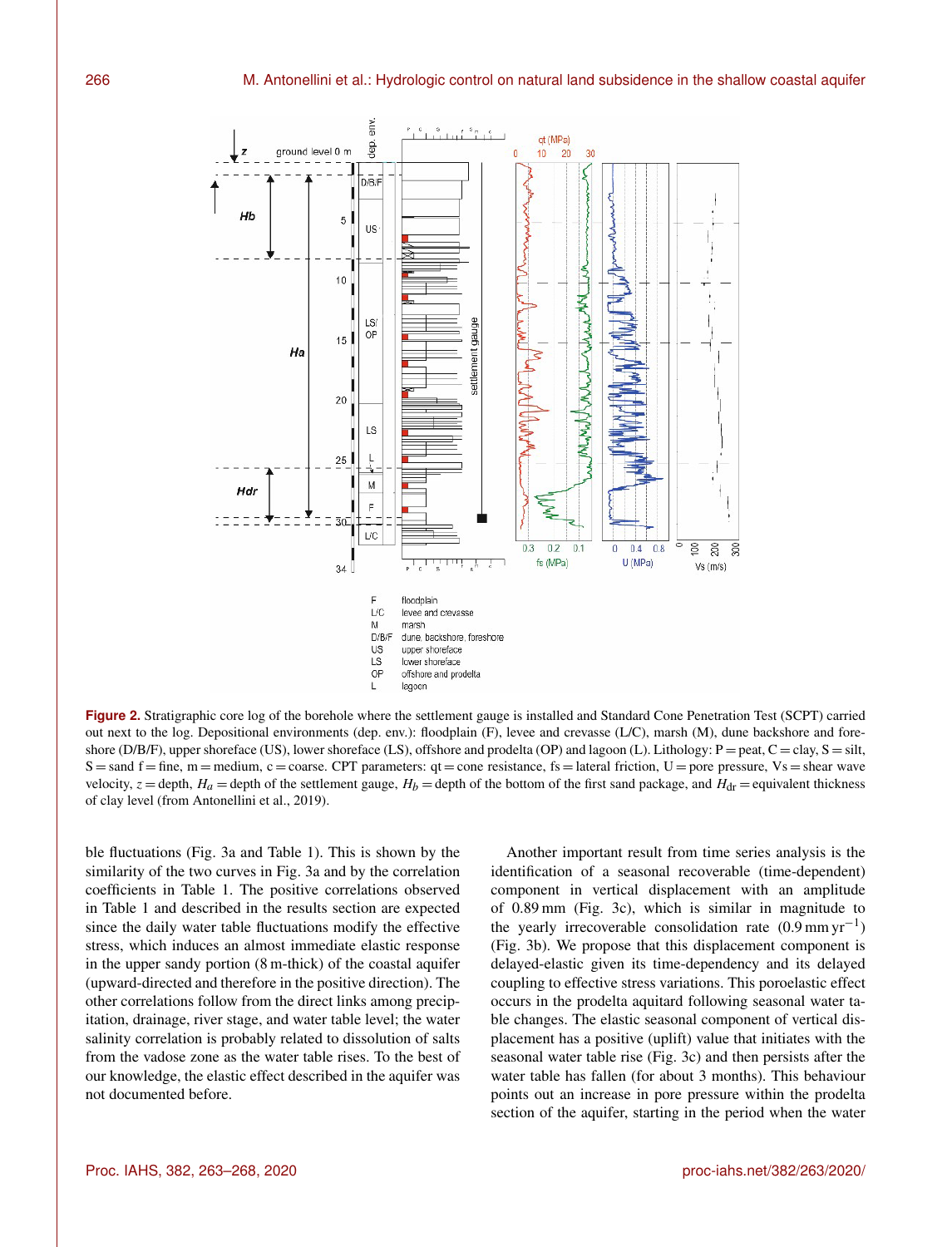

**Figure 3.** (a) Time series of recorded data. (b) Trend component of the settlement time series data (solid black line) compared with the 1-D best fit ( $R^2 = 0.99$ ) consolidation model (dashed red line line). (c) Seasonal and noise (d) components of the settlement, land reclamation drainage in mm equivalent of water per unit area, sea level and water table time series data (from Antonellini et al., 2019).

table is high, followed by a slow seepage and outflow after the water table has decayed. The relationships between daily water table fluctuations and daily land subsidence are almost instantaneous as shown in Fig. 3a; the best  $r$  value achieved after a lag of 5 d is only slightly higher than that obtained with a 1 d lag. This is an indication of elastic deformation in the high-hydraulic-conductivity ( $k > 5$  m d<sup>-1</sup>) sandy part of the aquifer (upper 8 m).

The trend component of land subsidence (Fig. 3b) allows us to compute the total irrecoverable settlement, which occurred in the shallow coastal aquifer (from 0 to 30 m below the ground surface) during the monitoring interval time (May 2014–November 2016) and that is 2.29 mm. The consolidation rate of the Holocene succession, therefore, is 0.9 mm  $yr^{-1}$  and is comparable to the lowest rates observed in the Holocene sequence of the Po Delta (Teatini et al., 2011). The consolidation rate that we measured is likely connected to residual primary consolidation of the prodelta clays (Teatini et al., 2011). By using consolidation coefficients in the range varying from 1.58 to 3.15 m<sup>2</sup> yr<sup>-1</sup>, which is what proposed by Teatini et al. (2011), we obtain an average degree of consolidation  $U_m$  varying from 0.8 to 0.99. This average degree of consolidation is compatible with values reported in the literature (Teatini et al., 2011), with the geotechnical characteristics of the prodelta clays (pore index), and

the irrecoverable land subsidence rate that we identified with time series analysis. Therefore, we can constrain the age of the prodelta clays to an interval of 1300–2800 years before present, which is compatible with the range given in the literature (Amorosi et al., 1999b; Campo et al., 2017).

Our data, however, highlight the contribution of the shallow Holocene coastal aquifer to the overall land subsidence rate, which is not negligible. It represents about 10 %–20 % of the total land subsidence rate in the area (10–20 mm yr−<sup>1</sup> ; Teatini et al., 2005). The elastic daily response of land subsidence to water table fluctuations might have a maximum amplitude of 0.2 mm and the seasonal delayed-elastic component of land subsidence has an amplitude (0.89 mm) that is similar to the irrecoverable yearly rate  $(0.9 \text{ mm yr}^{-1})$ .

Recognition of the recoverable elastic and delayed-elastic vertical displacement components at different time periods (daily to seasonal) is complementary to and may help constraining uncertainties associated to data collected with areal monitoring land subsidence techniques (GPS, InSAR) at sparse time intervals (seasonal to multiple years). The methodology and the findings that we present here show the advantages of using settlement gauges to characterize the effect of aquifer heterogeneity on land subsidence and can be used in other similar settings around the world where mul